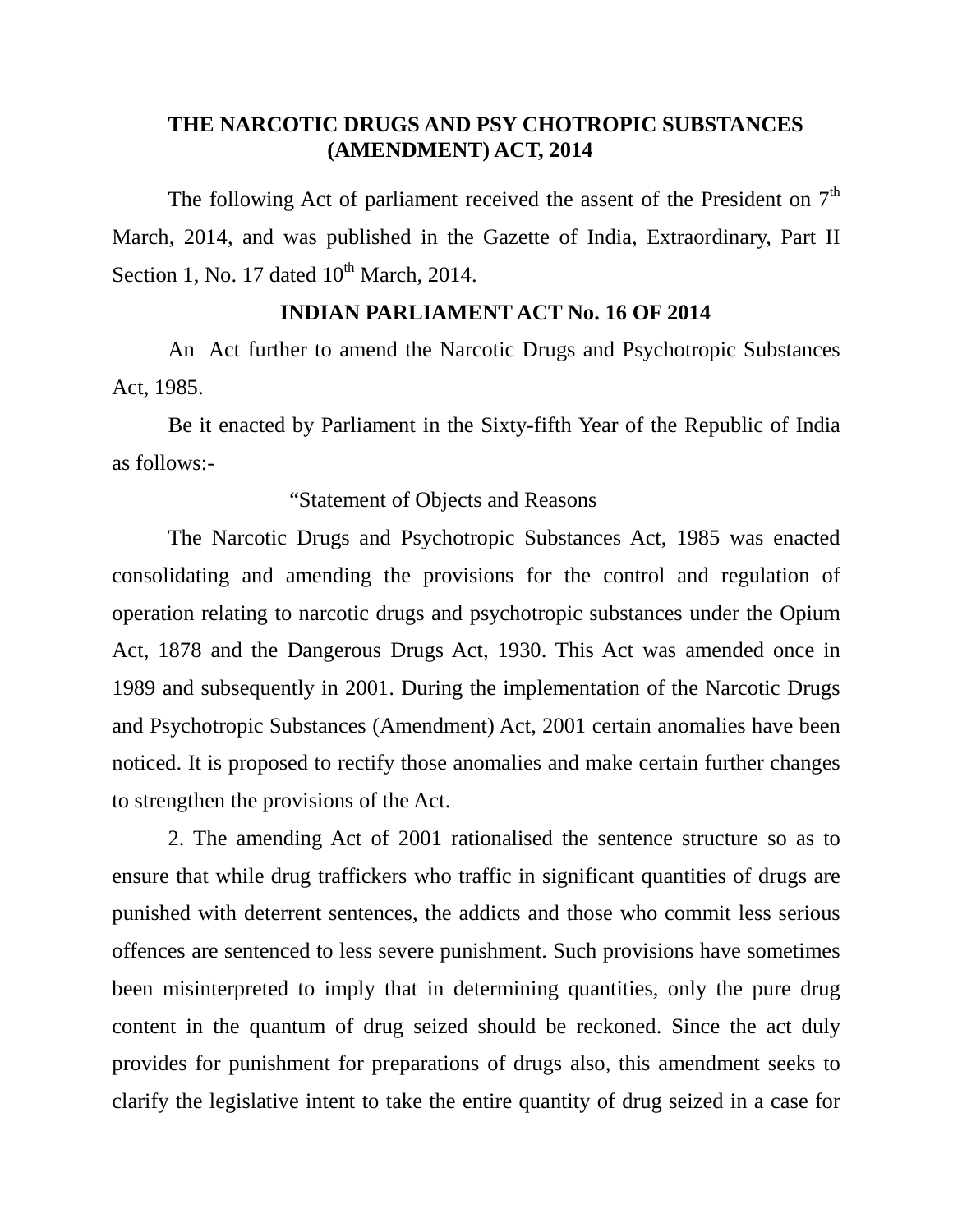determining the quantum of punishment and not the pure drug content.

 3. Provisions for tracing and seizing of illegally acquired properties pursuant to drug trafficking activity were introduced in the principal Act by way of amendment in 1989 and were further strengthened in the amending Act of 2001. The need for further expanding the scope of such provisions and to broad base the definition of illegally acquired property so that it becomes more difficult for drug traffickers to enjoy the fruits of drug trafficking activity, has been experienced. It is proposed to do so by way of certain amendments.

 4. The amendments also seek to put in place the enabling provisions for the introduction of an alternate method of obtaining alkaloids of opium through production of Concentrate of Poppy Straw instead of production and processing of opium, In the country. Besides, some other amendments seeking to address the anomalies arising out of the amendments made in 2001 are sought to be introduced along with measures to further strengthen the provisions of the Act.

5. The Bill seeks to achieve the above objects".

## **1. Short title and commencement**.- (1) This Act may be called **the Narcotic Drugs and Psychotropic Substances (Amendment) Act, 2014.**

 (2) It shall come into force on such date as the Central Government may, by notification in the Official Gazette, appoint.

**2. Amendment of Section 2**.- In Section 2 of the Narcotic Drugs and Psychotropic Substances Act, 1985 (61 of 1985) (hereinafter referred to as the principal Act),-

(a) after clause (iv), the following clause shall be inserted, namely-

 (iv-a) "Central Government factories" means factories owned by the Central Government or factories owned by any company in which the Central Government holds at least fifty-one per cent. of the paid-up share capital;';

(b) clause (viii-a) shall be re-lettered as clause (viii-b) and before, clause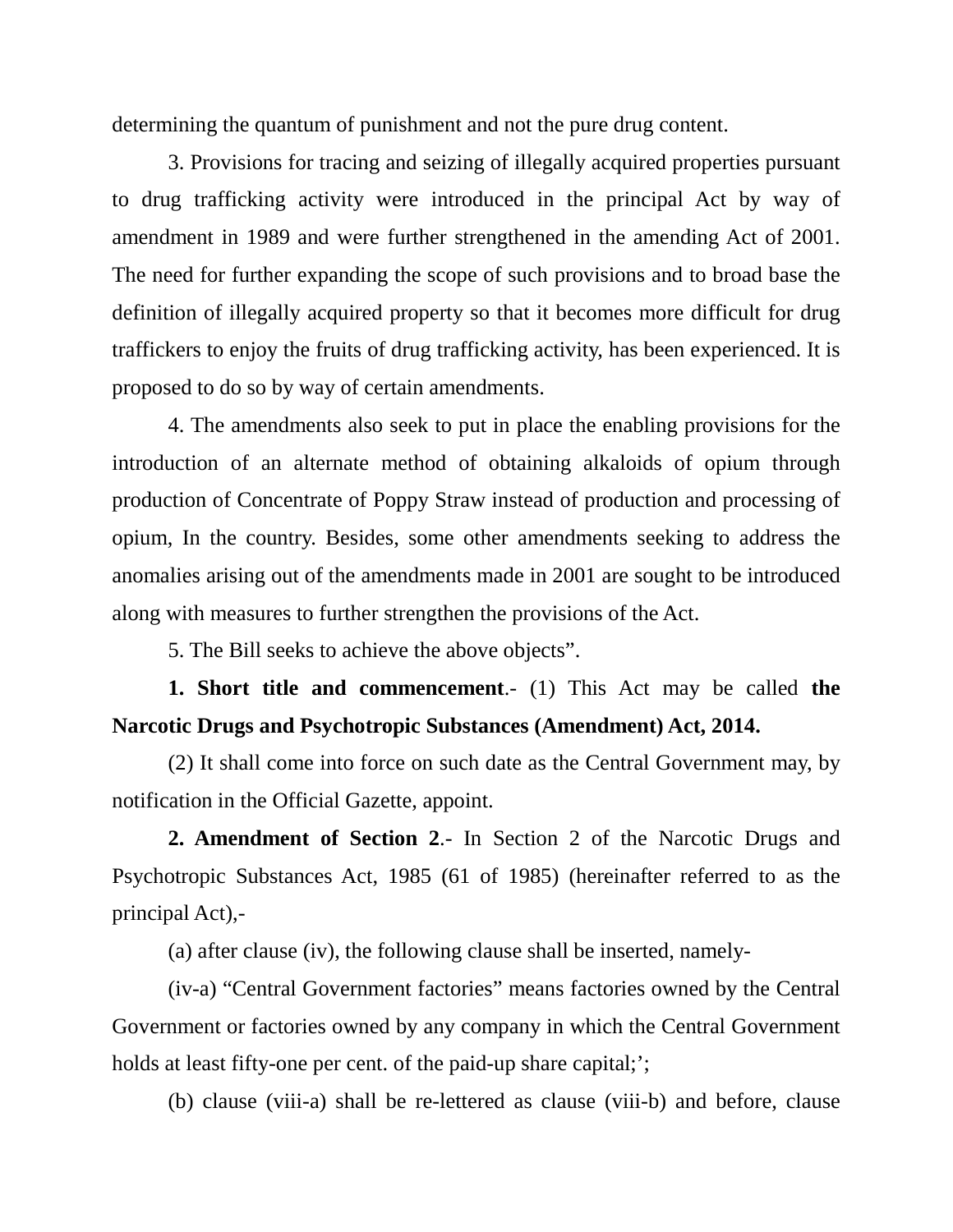(viii-b) as so re-lettered, the following clause shall be inserted, namely-

 (viii-a) "essential narcotic drug" means a narcotic drug notified by the Central Government for medical and scientific use;'.

**3. Amendment of Section 4**.- In Section 4 of the principal Act,-

 (a) in sub-section (1), after the words "the illicit traffic therein", the words " and for ensuring their medical and scientific use" shall be inserted;

 (b) in sub-section (2), after clause (d), the following clause shall be inserted, namely-

 "(da) availability of narcotic drugs and psychotropic substances for medical and scientific use;".

**4. Amendment of Section 9**. In Section 9 of the Principal Act,-

(a) in sub-section  $(1)$ , in clause  $(a)$ ,-

(i) after sub-clause (iii), the following sub-clause shall be inserted, namely-

 "(iii-a) the possession, transport, import inter-State, export inter-State, warehousing, sale, purchase, consumption and use of poppy straw produced from plants from which no juice has been extracted through lancing,".

(ii) after sub-clause (v), the following shall be inserted, namely-

 (v-a) the manufacture, possession, transport, import inter-State, export inter-State, sale, purchase, consumption and use of essential narcotic drugs:

 Provided that where, in respect of an essential narcotic drug, the State Government has granted licence or permit under the provisions of Section 10 prior to the commencement of the Narcotic Drugs and Psychotropic Substances (Amendment) Act, 2014, such licence or permit shall continue to be valid till the date of its expiry or for a period of twelve months from such commencement, whichever is earlier.";

 (b) in sub-section (2), after clause (h), the following clause shall be inserted, namely-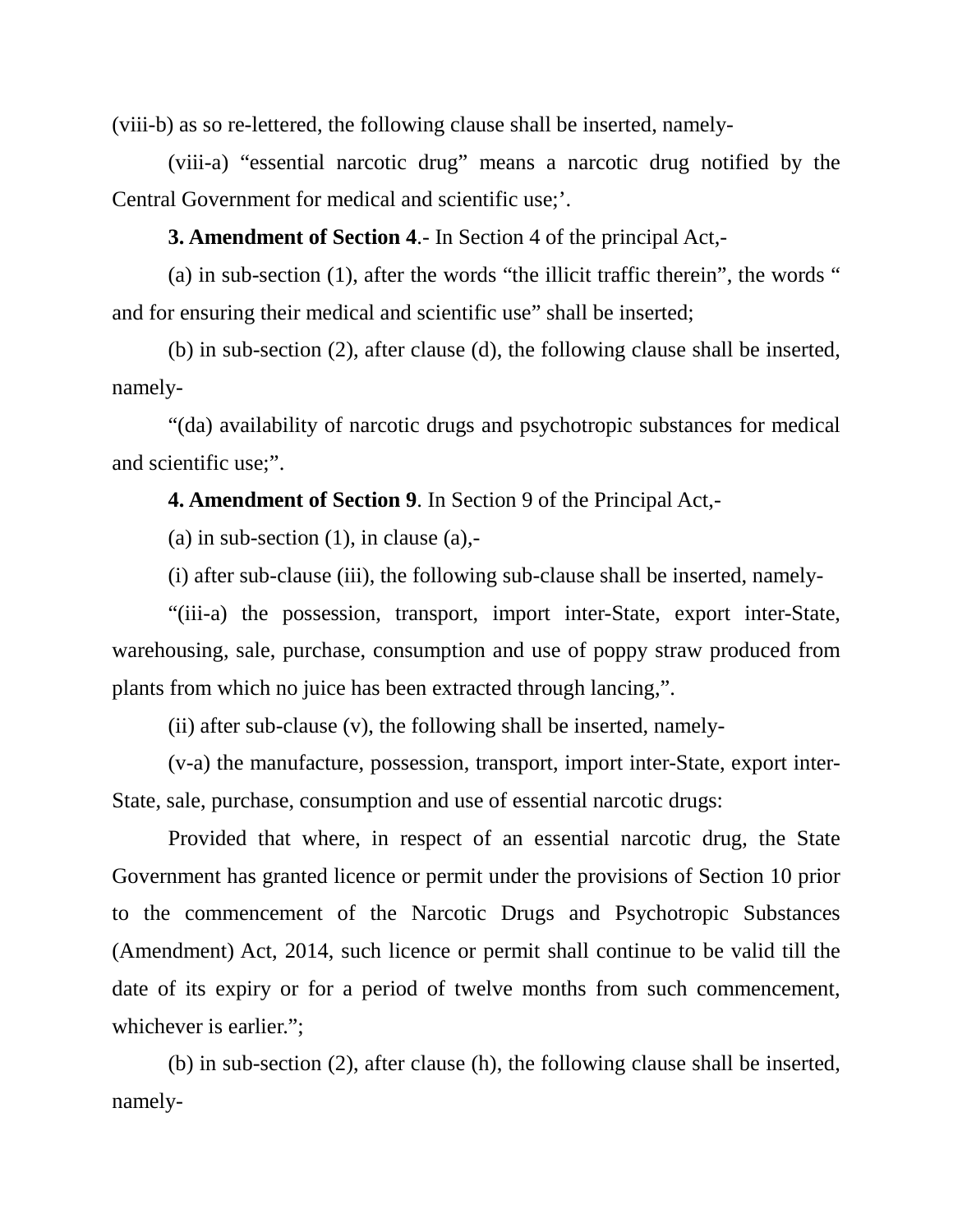"(ha) prescribe the forms and conditions of licences or permits for the manufacture, possession, transport, import inter-State, export inter-State, sale, purchase, consumption or use of essential narcotic drugs, the authorities by which such licence or permit may be granted and the fees that may be charged therefor;"

 5**. Amendment of Section 10**.- In Section 10 of the principal Act, in subsection (1), in clause (a),-

 (a) in sub-clause (i), after the words "poppy straw", the words "except poppy straw produced from plants from which no juice has been extracted through lancing" shall be inserted;

 (b) in sub-clause (v), for the words "manufactured drugs other than prepared opium", the words and brackets " manufactured drugs (other than prepared opium and essential narcotic drugs) " shall be inserted.

**6. Amendment of Section 15**.- In Section 15 of the principal Act, in clause (a), for the words "words "six months", the words "one year" shall be substituted.

**7. Amendment of Section 17**.- In Section 17 of the principal Act, in clause (a), for the words "six months", the words "one year" shall be substituted.

**8. Amendment of Section 18**.- In Section 18 of the principal Act, in clause (a), for the words "six months", the words "one year" shall be substituted.

**9. Amendment of Section 20**.- In Section 20 of the principal Act, in clause (b), in sub –clause (ii), in item (A) for the words "six months", the words "one year" shall be substituted.

**10. Amendment of Section 21**.- In Section 21 of the principal Act, in clause (a), for the words "six months", the words "one year" shall be substituted.

**11. Amendment of Section 22**.- In Section 22 of the principal Act, in clause (a), for the words "six months", the words "one year" shall be substituted.

**12. Amendment of Section 23**.- In Section 23 of the principal Act, in clause (a), for the words "six months", the words "one year" shall be substituted.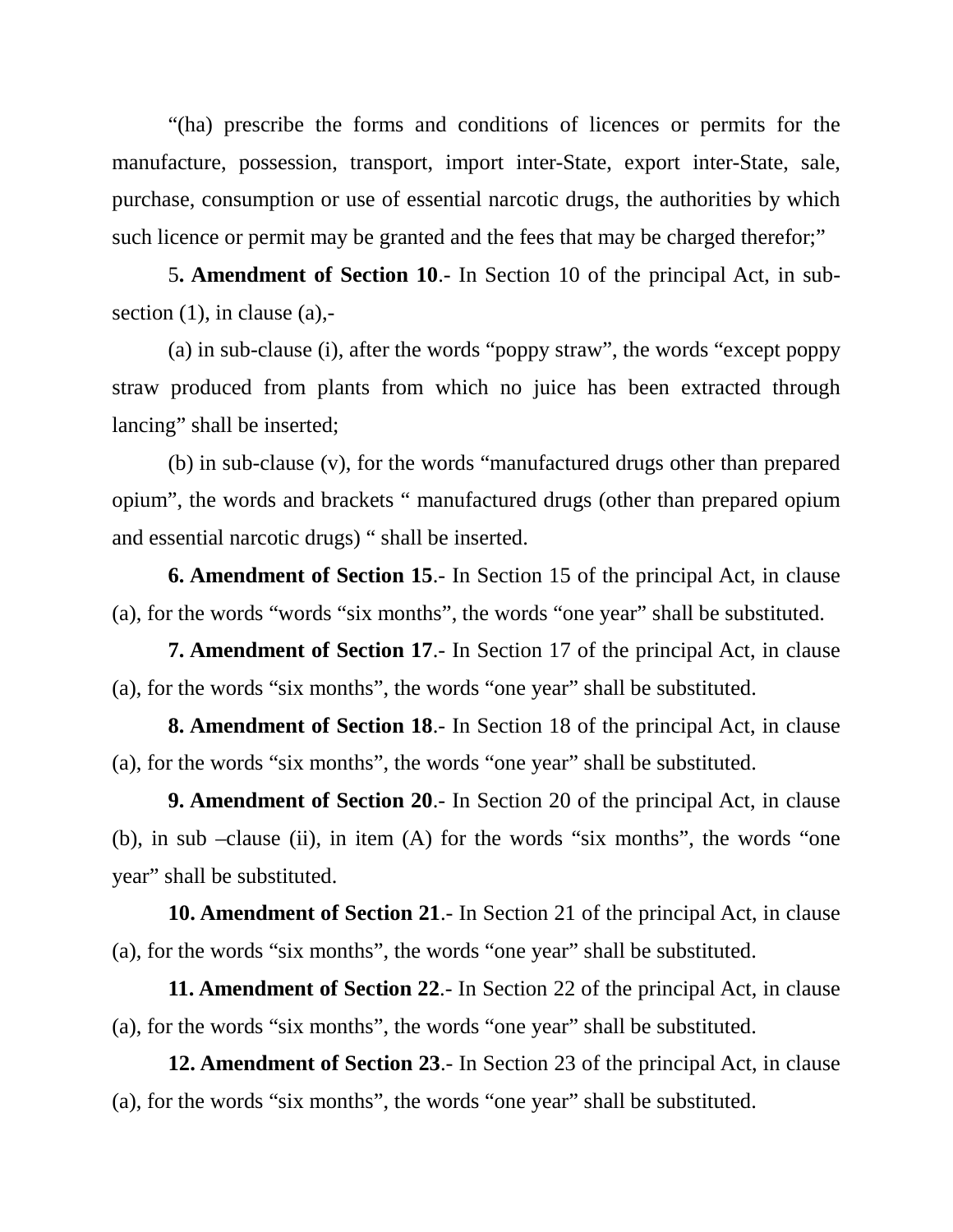**13. Insertion of new Section 27-B** .- After Section 27-A of the principal Act, the following section shall be inserted, namely-

**"27-B. Punishment for contravention of Section 8-A**.- Whoever contravenes the provision of Section 8-A shall be punishable with rigorous imprisonment for a term which shall not be less than three years but which may extend to ten years and shall also be liable to fine.".

**14. Amendment of Section 31**.- In Section 31 of the principal Act,

 $(a)$ , in sub-section  $(1)$ ,-

(i) for the words "one –half of the minimum term", the words "one and onehalftimes of the maximum term" shall be substituted;

(ii) for the words "one –half of the minimum amount", the words "one and one-halftimes of the minimum amount" shall be substituted;

(b) in sub-section  $(2)$ ,-

(i) for the words "one –half of the minimum term", the words "one and onehalftimes of the minimum term" shall be substituted;

(ii) for the words "one –half of the minimum amount", the words "one and one-halftimes of the minimum amount" shall be substituted;

**15. Amendment of Section 31-A** .- In Section 31-A of the principal Act, in sub-section (1), for the words "shall be punishable with death", the words and figures "shall be punished with punishment which shall not be less than the punishment specified in Section 31 or with death" shall be substituted.

**16. Amendment of Section 42** .- In Section 42 of the principal Act, in subsection (1), in the proviso, for the words "provided that", the following shall be substituted, namely-

"Provided that in respect of holder of a licence for manufacture of manufactured drugs of psychotropic substances or controlled substances granted under this Act or any rule or order made thereunder, such power shall be exercised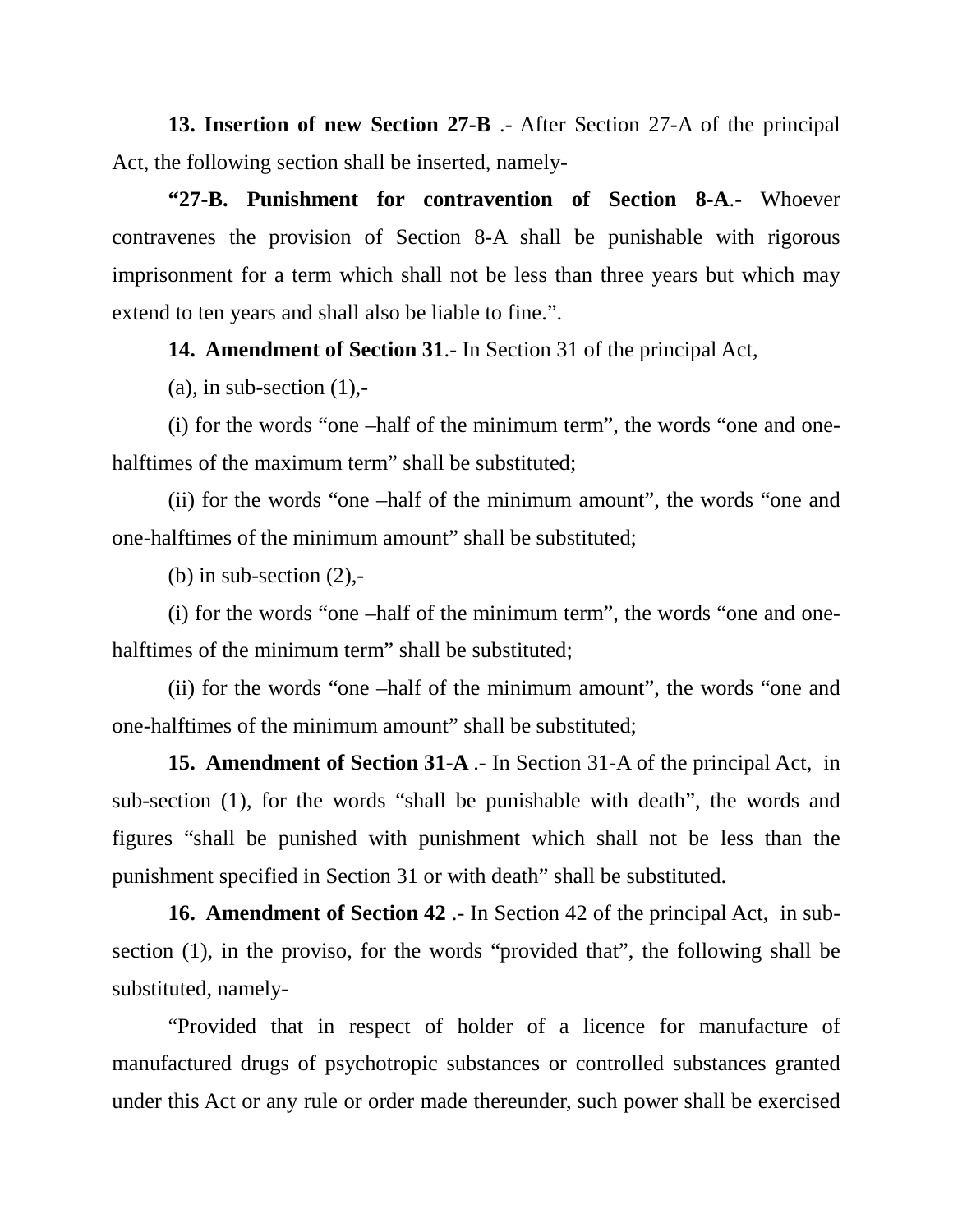by an officer not below the rank of sub-inspector:

Provided further that".

**17. Amendment of Section 52-A** .- In Section 52-A of the principal Act, (a) for sub-section (1), the following sub-section shall be substituted, namely-.

"(1) The Central Government may, having regard to the hazardous nature, vulnerability to theft, substitution, constraint of proper storage space or any other relevant consideration, in respect of any narcotic drugs, psychotropic substances, controlled substances or conveyances, by notification in the Official Gazette, specify such narcotic drugs, psychotropic substances, controlled substances or conveyance or class of narcotic drugs, class of psychotropic substances, class of controlled substances or conveyances, which shall, as soon as may be after their seizure, be disposed of by such officer and in such manner as that Government may, from time to time, determine after following the procedure hereinafter specified.";

(b) in sub-section  $(2)$ ,-

(i) for the words "narcotic drug or psychotropic substance" and "narcotic drugs or psychotropic substances", wherever they occur, the words "narcotic drugs, psychotropic substances, controlled substances or conveyances" shall be substituted;

(ii) in clause (b), for the words "such drugs or substances", the words "such drugs, substances or conveyances" shall be substituted;

(c) in sub-section (4), for the words "narcotic drugs or psychotropic substances" the words "narcotic drugs, psychotropic substances, controlled substances or conveyances" shall be substituted.

**18. Insertion of new Section 57-A**.- After Section 57 of the principal Act, the following section shall be inserted, namely-

**"57-A. Report of seizure of property of the person arrested by the**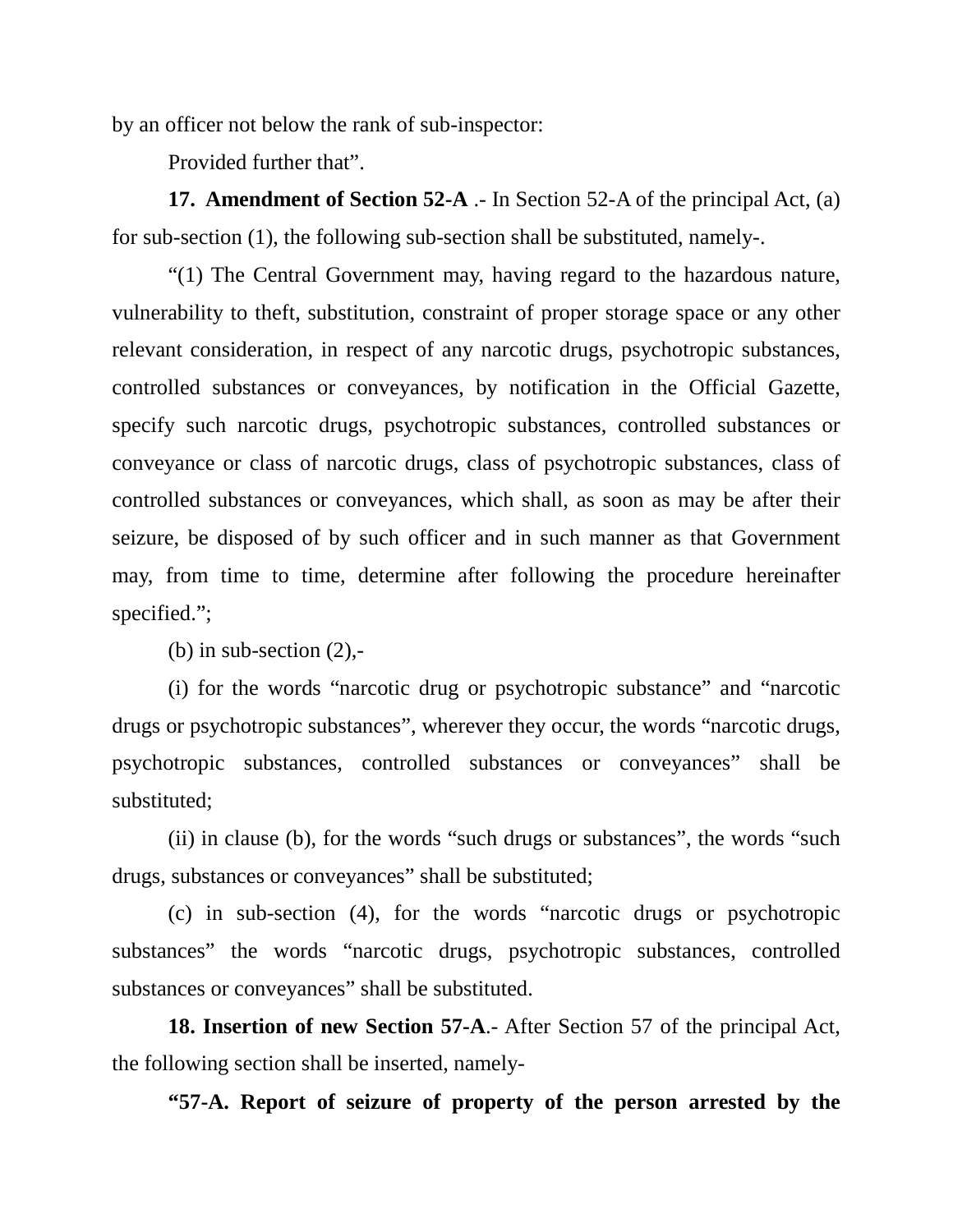**notified officer.**- whenever any officer notified under Section 53 makes an arrest or seizure under this Act, and the provisions of Chapter V-A apply to any person involved in the case of such arrest or seizure, the officer shall make a report of the illegally acquired properties of such person to the jurisdictional competent authority within ninety days of the arrest or seizure".

**19. Substitution of new heading for heading of Chapter V- A.** – In Chapter V-A of the principal Act, for the heading "FORFEITURE OF PROPERTY DERIVED FROM, OR USED IN ILLICIT TRAFFIC", the heading "FORFEITURE OF ILLEGALLY ACQUIRED PROPERTY" shall be substituted.

**20. Amendment of Section 68-B.-** In Section 68-B of the principal Act,- (a) in clause  $(g)$ ,-

 (i) in sub-clause (i), for the words "of this Act; or", the words "of this Act or the equivalent value of such property; or" shall be substituted;

(ii) in sub-clause (ii), for the words "such property", the words "such property or the equivalent value of such property; or" shall be substituted;

(iii) after sub-clause (ii), the following sub-clause shall be inserted, namely-

"(iii) any property acquired by such person, whether before or after the commencement of the Narcotic Drugs and Psychotropic Substances (Amendment) Act, 2014, wholly or partly out of or by means of any income, earnings or assets the source of which cannot be proved, or the equivalent value of such property;";

(b) for clause (h), the following clause shall be substituted, namely-

'(h) "property" means any property or assets of every description, whether corporeal or incorporeal, moveable or immovable, tangible or intangible, wherever located and includes deeds and instruments evidencing title to, or interest in, such property or assets;'.

**21. Amendment of Section 68-D.-** In Section 68-D of the principal Act,- in sub-section (1), for the words "any Collector of Customs or Collector of Central